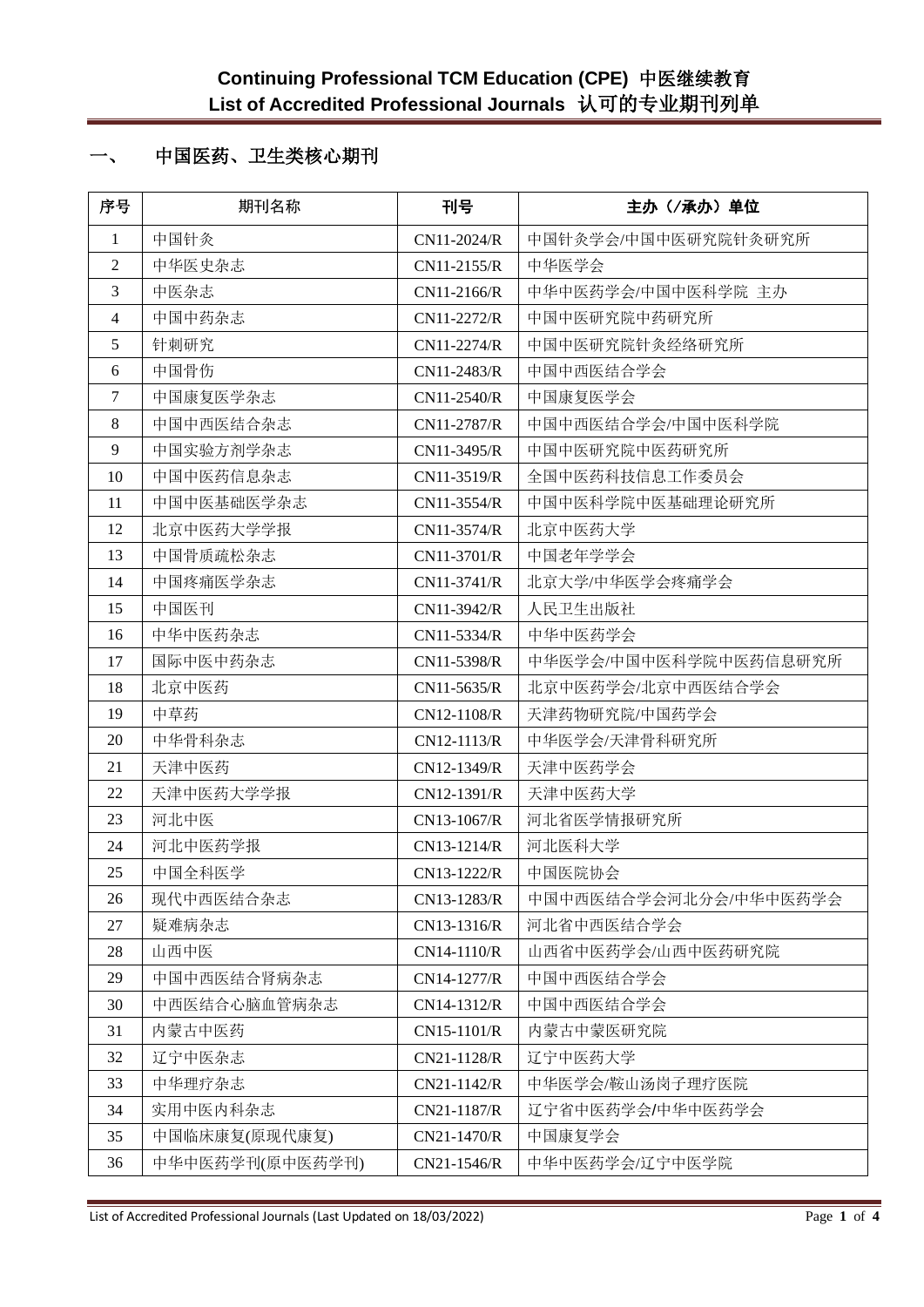# **Continuing Professional TCM Education (CPE)** 中医继续教育 **List of Accredited Professional Journals** 认可的专业期刊列单

| 序号 | 期刊名称           | 刊号          | 主办 (/承办) 单位          |
|----|----------------|-------------|----------------------|
| 37 | 吉林中医药          | CN22-1119/R | 长春中医药大学              |
| 38 | 长春中医药大学学报      | CN22-1195/R | 长春中医药大学              |
| 39 | 中医药学报          | CN23-1193/R | 黑龙江中医药大学/            |
| 40 | 黑龙江中医药         | CN23-1221/R | 黑龙江省中医研究院            |
| 41 | 中国中医药科技        | CN23-1353/R | 中华中医药学会/国家中医药管理局     |
| 42 | 针灸临床杂志         | CN23-1354/R | 黑龙江中医药大学/中华中医药学会     |
| 43 | 上海中医药杂志        | CN31-1276/R | 上海中医药大学/上海市中医药学会     |
| 44 | 中成药            | CN31-1368/R | 国家食品药品监督管理局信息中心      |
| 45 | 中医文献杂志         | CN31-1682/R | 上海市中医文献馆             |
| 46 | 上海中医药大学学报      | CN31-1788/R | 上海中医药大学              |
| 47 | 中西医结合学报        | CN31-1906/R | 上海市中西医结合学会           |
| 48 | 南京中医药大学学报      | CN32-1247/R | 南京中医药大学              |
| 49 | 实用老年医学         | CN32-1338/R | 江苏省老年医学研究所           |
| 50 | 江苏中医药(原江苏中医)   | CN32-1630/R | 江苏省中医药学会             |
| 51 | 浙江中医学院学报       | CN33-1077/R | 浙江中医药大学              |
| 52 | 浙江中医杂志         | CN33-1083/R | 浙江省中医药研究院            |
| 53 | 浙江中医药大学学报      | CN33-1349/R | 浙江中医药大学              |
| 54 | 安徽中医学院学报       | CN34-1066/R | 安徽中医学院               |
| 55 | 中医药临床杂志        | CN34-1268/R | 中华中医药学会              |
| 56 | 中国临床保健杂志       | CN34-1273/R | 卫生部北京医院/安徽省保健委员会     |
| 57 | 福建中医药          | CN35-1073/R | 福建中医学院               |
| 58 | 福建中医学院学报       | CN35-1142/R | 福建中医学院               |
| 59 | 福建中医药大学学报      | CN35-1308/R | 福建中医药大学              |
| 60 | 江西中医药&江西中医学院学报 | CN36-1094/R | 江西中医学院               |
| 61 | 实用中西医结合临床      | CN36-1251/R | 江西省中医药研究所/江西省中西医结合学会 |
| 62 | 山东中医           | CN37-1164/R | 山东中医药学会/山东中医药大学      |
| 63 | 山东中医药大学学报      | CN37-1279/R | 山东中医药大学              |
| 64 | 国医论坛           | CN41-1110/R | 中华中医药学会/南阳医学高等专科学校   |
| 65 | 河南中医           | CN41-1114/R | 河南省中医药学会/河南中医学院      |
| 66 | 河南中医学院学报       | CN41-1360/R | 河南中医学院               |
| 67 | 湖北中医杂志         | CN42-1189/R | 湖北中医学院               |
| 68 | 肿瘤防治研究         | CN42-1241/R | 湖北省卫生厅中国抗癌协会湖北省肿瘤医院  |
| 69 | 中国康复           | CN42-1251/R | 中国残疾人康复协会/华中科技大学同济医院 |
| 70 | 中西医结合肝病杂志      | CN42-1322/R | 中国中西医结合学会/湖北中医学院     |
| 71 | 中国中医骨伤科杂志      | CN42-1340/R | 中华中医药学会/湖北省中医药研究院    |
| 72 | 时珍国医国药         | CN42-1436/R | 黄石理工学院医学院            |
| 73 | 湖北中医学院学报       | CN42-1452/R | 湖北中医学院               |
| 74 | 中国中西医结合消化杂志    | CN42-1612/R | 华中科技大学同济医学院          |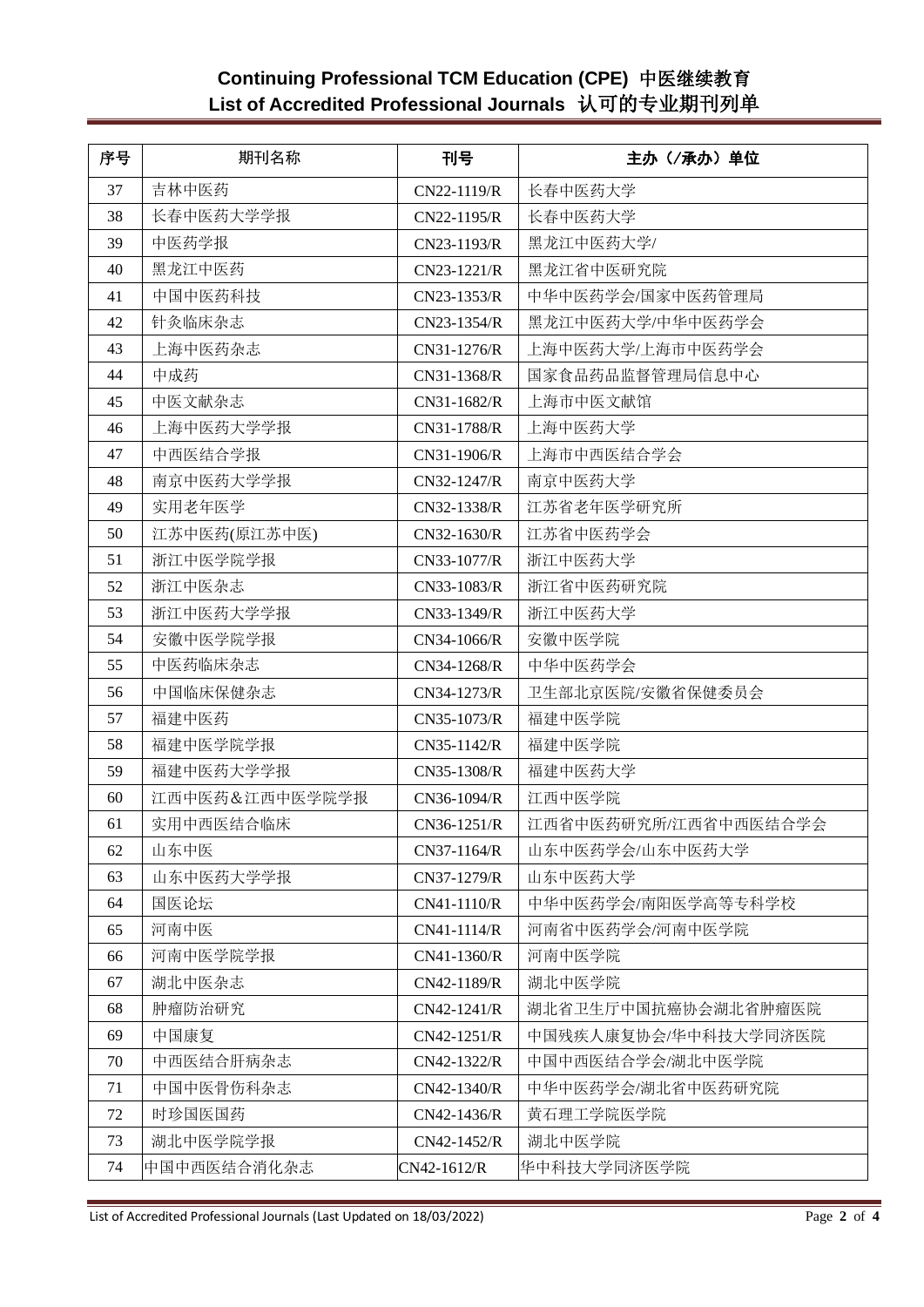# **Continuing Professional TCM Education (CPE)** 中医继续教育 **List of Accredited Professional Journals** 认可的专业期刊列单

| 序号 | 期刊名称      | 刊号            | 主办(/承办)单位           |
|----|-----------|---------------|---------------------|
| 75 | 中国药师      | $CN42-1626/R$ | 国家药监管理局培训中心         |
| 76 | 湖南中医杂志    | CN43-1105/R   | 湖南省中医药研究院           |
| 77 | 湖南中医药大学学报 | CN43-1472/R   | 湖南中医药大学             |
| 78 | 新中医       | CN44-1231/R   | 广州中医药大学             |
| 79 | 中药材       | CN44-1286/R   | 国家药监管理局中药材情报中心      |
| 80 | 中药新药与临床药理 | CN44-1308/R   | 广州中医药大学             |
| 81 | 广州中医药大学学报 | CN44-1425/R   | 广州中医药大学             |
| 82 | 循证医学      | CN44-1548/R   | 广东省循证医学科研中心         |
| 83 | 广西中医药     | CN45-1123/R   | 广西中医学院/中国中医药学会广西分会  |
| 84 | 中国中医急症    | CN50-1102/R   | 中华中医药学会/重庆中医研究所     |
| 85 | 四川中医      | CN51-1186/R   | 四川省中医药学会            |
| 86 | 成都中医药大学学报 | CN51-1501/R   | 成都中医药大学             |
| 87 | 贵阳中医学院学报  | CN52-5011/G2  | 贵阳中医学院              |
| 88 | 云南中医学院学报  | CN53-1048/R   | 云南中医学院              |
| 89 | 云南中医      | CN53-1055/R   | 云南省中医中药研究所/云南省中医药学会 |
| 90 | 陕西医学杂志    | $CN61-1104/R$ | 陕西省中医药研究院           |
| 91 | 陕西中医      | CN61-1105/R   | 陕西省中医药学会            |
| 92 | 现代中医药     | CN61-1397/R   | 中国中医药学会陕西中医学院       |
| 93 | 甘肃中医      | CN62-1089/R   | 甘肃省卫生厅和甘肃省中医管理局     |
| 94 | 甘肃中医学院学报  | CN62-1062/R   | 甘肃中医学院              |

# 二、**English Journals** 英文期刊

| S/N            | <b>Journals Titles</b>                        | <b>ISSN</b>           | <b>Place of</b>    |
|----------------|-----------------------------------------------|-----------------------|--------------------|
|                |                                               |                       | <b>Publication</b> |
| 1              | Australian Journal of Acupuncture and Chinese | 1833-9735             | Australia          |
|                | Medicine (AJACM)                              |                       |                    |
| 2              | Chinese Medical Journal                       | 0366-6999 (2542-5641) | China              |
| 3              | Journal of Traditional Chinese Medicine       | 0255-2922             | China              |
| 4              | Journal of Acupuncture and Tuina Science      | 1672-3597             | China              |
| 5              | Evidence-Based Complementary and Alternative  | 1741-427X (1741-4288) | Egypt              |
|                | Medicine                                      |                       |                    |
| 6              | Journal of Acupuncture and Meridian Studies   | 2005-2901 (2093-8152) | South Korea        |
|                | (JAMS)                                        |                       |                    |
| $\overline{7}$ | European Journal of Oriental Medicine         | 1351-6647             | United Kingdom     |
| 8              | Journal of Chinese Medicine                   | 0143-8042             | United Kingdom     |
| 9              | Acupuncture in Medicine                       | 0964-5284             | United Kingdom     |